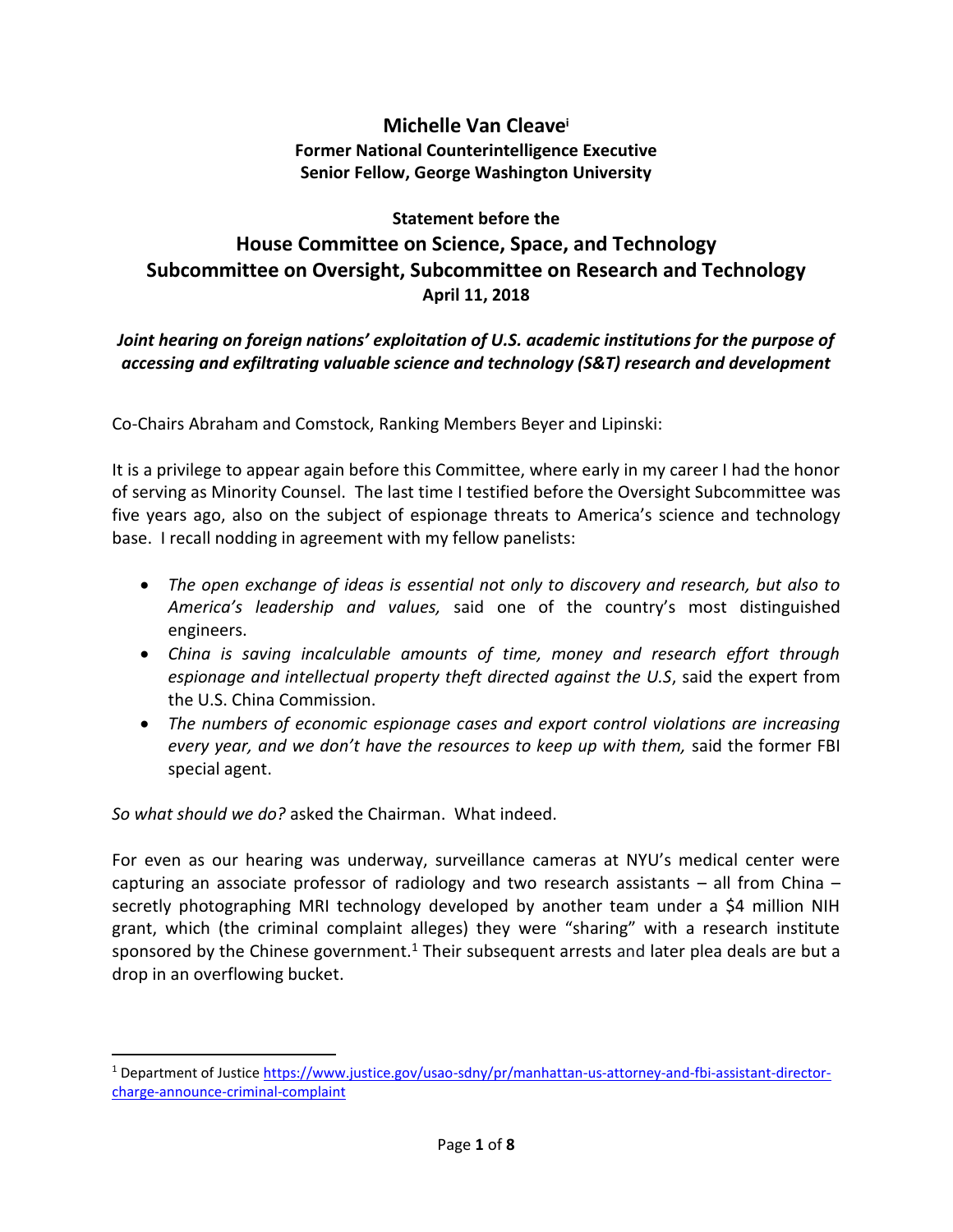As this Committee is well aware, American R&D -- the engine for new ideas and products and capabilities and wealth -- is systematically targeted by foreign collectors to fuel their business and industry and military programs at our expense. By far the vast majority of foreign acquisition of U.S. technology is open and lawful, as are the transactions of individuals and businesses involved in international commerce, as well as the free exchange of ideas in scientific and academic forums. Even so, while the United States leads in the world in R&D spending, with annual investments of some \$510 billion,<sup>2</sup> we are losing most if not more of that dollar amount every year through systematic theft.<sup>3</sup> It continues to be what Gen. Keith Alexander, then Director of the National Security Agency, memorably called "the greatest transfer of wealth in history." That was six years ago … and counting.

China, which accounts for nearly a third of the growing foreign student population in the United States<sup>4</sup> and the lion's share (\$385 billion in 2017) of our trade deficit,<sup>5</sup> easily tops the threat list. It's not just that there are a lot of Chinese nationals working in American companies or laboratories, or studying or teaching at American universities, picking up whatever happens to come their way. No. As the Defense Department has reported, $6$  China has a governmentdirected, multi-faceted secret program whose primary task is technology acquisition, as well as a highly refined strategy to develop and exploit access to advantageous information through the global telecommunications infrastructure.

In fact, China and Russia both have detailed shopping lists of targeted U.S. technologies and specific strategies for clandestine acquisition, ranging from front companies to joint R&D projects to cyber theft to old fashioned espionage; nor are they alone. There is also a third party black market for that stolen S&T, for both commercial and military buyers.

In other words, foreign targeting of the U.S. science and technology base is driven by purposeful collection, tasking and exploitation by foreign nations who employ the full reach of their intelligence capabilities to that end. And business is booming.

Indeed, the United States is a spy's paradise. Our free and open society is tailor-made for clandestine operations. Most of the golden eggs worth collecting are found within our borders: military plans, diplomatic strategies, weapons designs, nuclear secrets, proprietary R&D from companies such as Bell Labs or Dupont or Boeing. And foreign powers are running intelligence operations throughout the United States with unprecedented independence from the safe havens of their diplomatic establishments, leaving our counterintelligence efforts in the dust.

<sup>&</sup>lt;sup>2</sup> National Science Foundation<https://www.nsf.gov/statistics/2018/nsf18306/>

<sup>&</sup>lt;sup>3</sup> 2017 Update to the IP (Blair/Huntsman) Commission Report "We estimate that at the low end the annual cost to the U.S. economy of several categories of IP theft exceeds \$225 billion, with the unknown cost of other types of IP theft almost certainly exceeding that amount and possibly being as high as \$600 billion annually."

<sup>&</sup>lt;sup>4</sup> Institute of International Educatio[n https://www.iie.org/Why-IIE/Our-Vision](https://www.iie.org/Why-IIE/Our-Vision)

<sup>5</sup> U.S. Trade Representativ[ehttps://ustr.gov/countries-regions/china-mongolia-taiwan/peoples-republic-china](https://ustr.gov/countries-regions/china-mongolia-taiwan/peoples-republic-china)

<sup>&</sup>lt;sup>6</sup> Department of Defens[e http://archive.defense.gov/pubs/2013\\_China\\_Report\\_FINAL.pdf](http://archive.defense.gov/pubs/2013_China_Report_FINAL.pdf)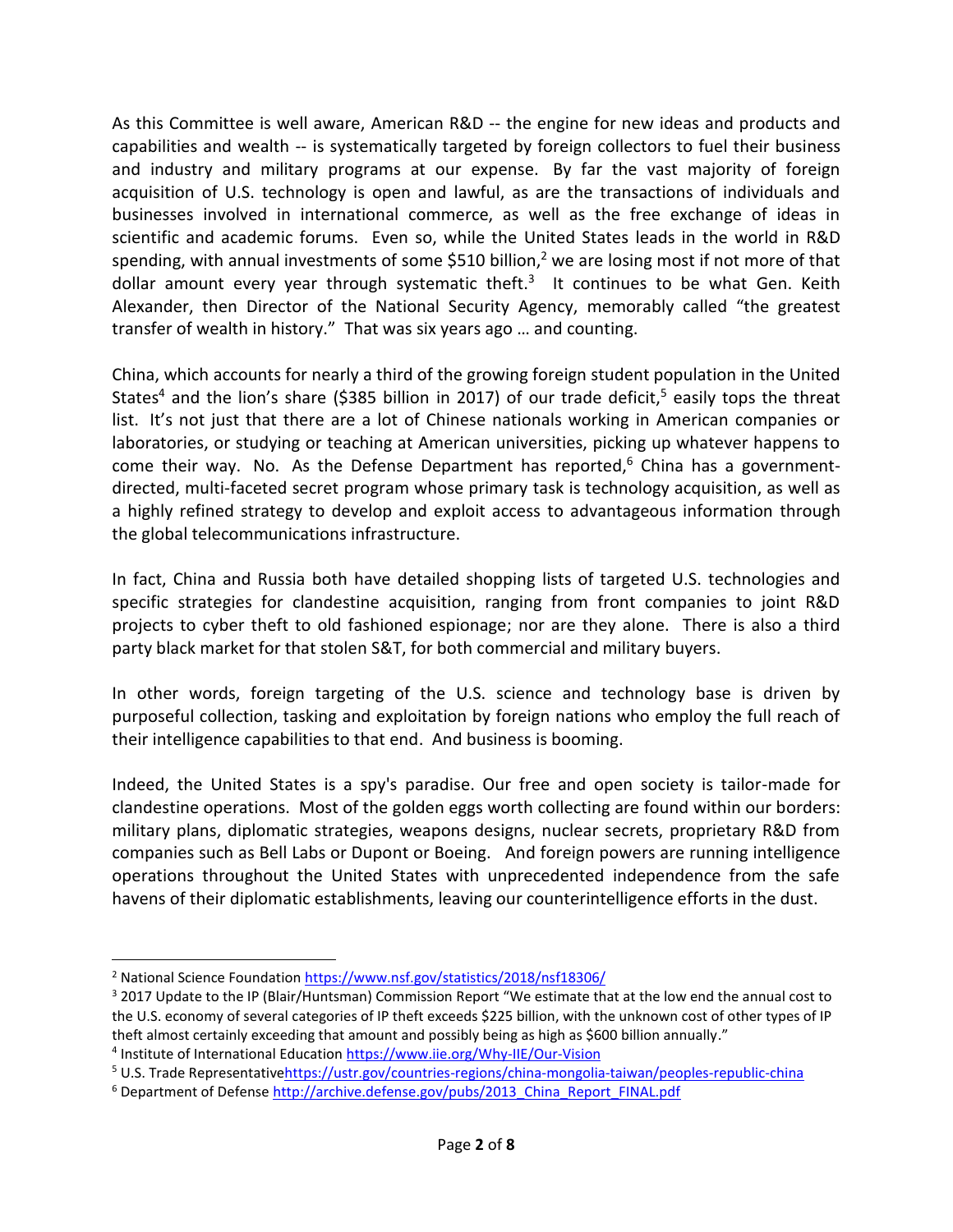U.S. academic institutions, with their great concentration of creative talent, cutting edge research endeavors, and open engagement with the world of ideas, are an especially attractive environment for foreign collectors targeting America's R&D wealth. The advent of social media has opened the door even wider. As FBI Director Christopher Wray explained before the Senate Intelligence Committee earlier this year,

The use of non-traditional collectors, especially in the academic setting  $$ whether it's professors, scientists, students — we see in almost every field office that the FBI has around the country. It's not just in major cities. It's in small ones as well, it's across basically every discipline. And I think the level of naiveté on the part of the academic sector about this creates its own issues.

They're exploiting the very open research and development environment that we have, which we all revere. But they're taking advantage of this. One of the things we're trying to do is to view the Chinese threat as not just a whole of government threat, but a whole-of-society threat, on their end. And I think it's going to take a whole-of-society response by us. It's not just the Intelligence Community, but it's raising awareness within our academic sector, within our private sector, as part of defense.<sup>7</sup>

Raising awareness is obviously an important part of the answer. But so is raising our ability to act. And that's not a private sector job; it's a U.S. government job.

Year after year, we dutifully collect data about how much of our nation's wealth is hemorrhaging out the door through illicit foreign collection. For its part, the Congress properly attempts to raise awareness through hearings such as this, passes new legislation to strengthen law enforcement's reach and victims' legal recourse, gives the President sanctions authority, and advances security measures to protect against these activities. Yet, as important as they are, more robust security programs, awareness training, FOCI regulations, diplomatic demarches and tech transfer laws alone – the current suite of our technology protection efforts – will never be enough to stop these massive programs of state-orchestrated technology theft.

Which brings me back to our hearing, five years ago. Toward the end, one of the Members asked pointedly, *Isn't there a way we can go on offense?* Yes, I answered, there most certainly is – but national leadership must be willing to revamp our counterintelligence enterprise to get there.

Today I thought we might pick up where that conversation left off. To be sure, counterintelligence is only one part of the policy mix that is needed to effectively counter illicit technology acquisition. But I have observed that the government's ability to identify and disrupt foreign intelligence operations is the piece too often neglected in open discussions such as this … or even within national security councils behind closed doors.

<sup>7</sup> <https://www.intelligence.senate.gov/hearings/open-hearing-worldwide-threats-hearing-1>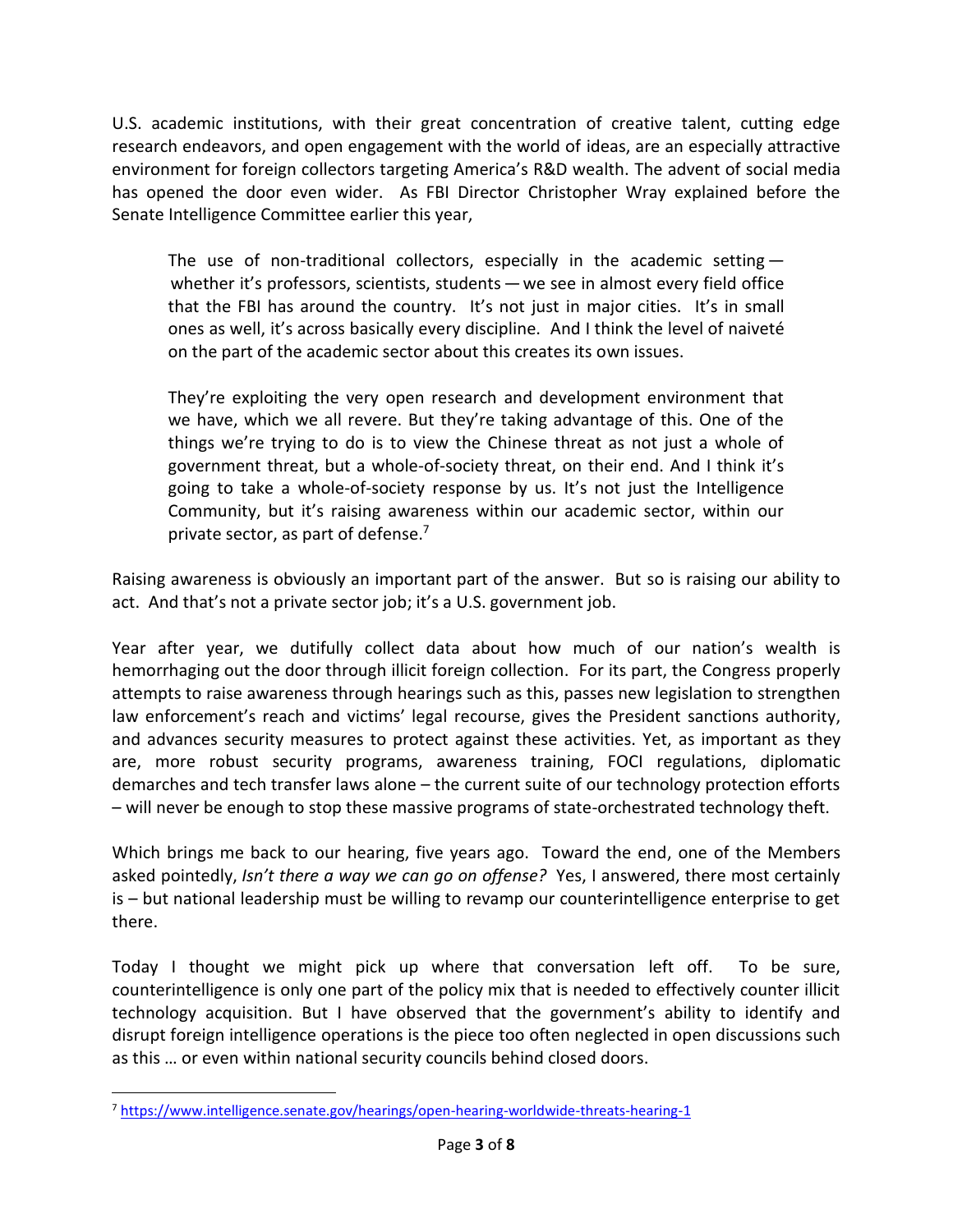Why is that? Perhaps because counterintelligence is seen as the purview of intelligence and therefore not usefully addressed in the open. Or perhaps because its potential contributions to national security are simply not generally understood. Yet if war is too important to be left to the generals, as Clemenceau famously said, then counterintelligence is too important to be left to the intelligence community.

Accordingly, I'd like to provide some background on how U.S. counterintelligence has evolved over the years, why it is not optimized for sweeping strategic challenges such as the subject of today's hearing, and what needs to be done now.

The work of clandestine services, engaged in intelligence collection and other activities, is an arena of international competition where the advantage does not necessarily go to the rich or the otherwise powerful. Foreign adversaries may not have a prayer of fielding costly and technologically demanding technical collection suites, but they can organize, train, equip, sustain and deploy impressive numbers of case officers, agents of influence, saboteurs, hackers and spies; and the United States has become the single most important collection target in the world. Intelligence operations against the United States are now more diffuse, more aggressive, more technologically sophisticated, and potentially more successful than ever before, especially within U.S. borders, where America's rich, free society and an extensive foreign presence provide opportunity and cover for intelligence services and their agents.

By contrast, counterintelligence (CI) – identifying, assessing and neutralizing foreign intelligence threats -- has been little more than an afterthought in U.S. national security strategy,<sup>8</sup> a legacy of neglect that has cost us dearly in lives lost, resources squandered, and dangers unchecked.

Sixteen years ago, in the wake of a devastating espionage case that shook the U.S. intelligence community to its core,<sup>9</sup> with worse to come,<sup>10</sup> Congress took a hard look at the CI enterprise and saw that it was little changed from the set pieces that emerged after World War II. The three major operating elements each had become highly proficient in their respective CI responsibilities: 1) the FBI, far and away the largest CI organization in the U.S. government, whose principal job is to find the spies and arrest them; 2) CIA, whose main CI concern is to make sure our spies succeed; and 3) the Defense Department, charged with protecting against enemy intelligence operations. These are all vital missions.

Yet foreign intelligence services don't target an FBI field office, or a CIA station, or a military installation abroad; they target the United States.

<sup>&</sup>lt;sup>8</sup> Notably, none of the National Security Strategy guidance issued by U.S Presidents over the past four decades has addressed countering foreign intelligence threats as part of national policy or strategy... including the latest iteration in 201[7 https://www.whitehouse.gov/wp-content/uploads/2017/12/NSS-Final-12-18-2017-0905.pdf](https://www.whitehouse.gov/wp-content/uploads/2017/12/NSS-Final-12-18-2017-0905.pdf) <sup>9</sup> Aldrich Ames - SSCI [https://www.intelligence.senate.gov/sites/default/files/publications/10390.pdf;](https://www.intelligence.senate.gov/sites/default/files/publications/10390.pdf) D/CIA <https://www.cia.gov/news-information/press-releases-statements/press-release-archive-1995/ps103195.html>

<sup>&</sup>lt;sup>10</sup> Robert Hanssen DOJ/IG<https://oig.justice.gov/special/0308/index.htm>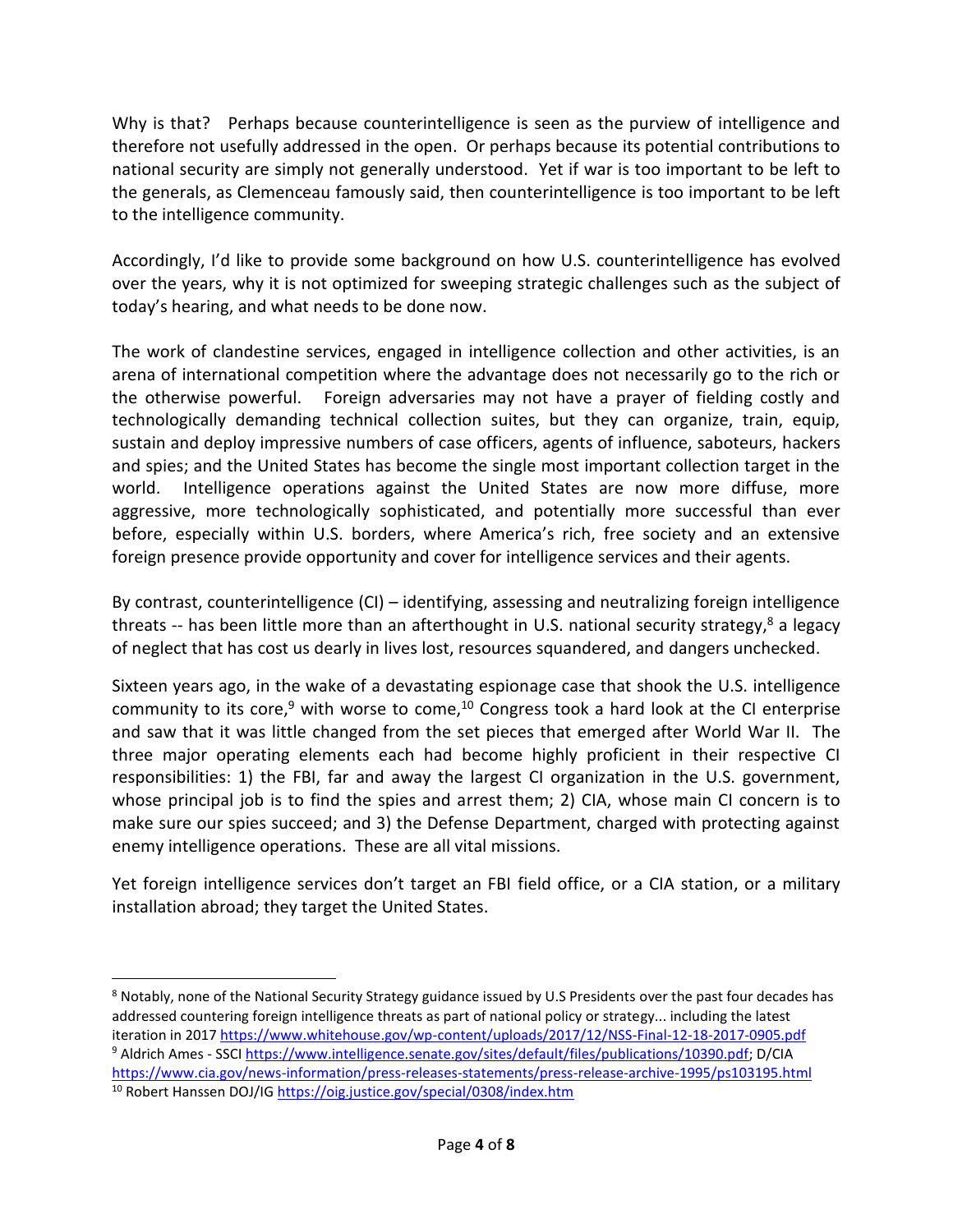So whose job was it to perform systematic collection or analysis of foreign intelligence threats to the United States? To build a common operating picture of the threat against which to array our CI operations? To ensure a coherent assignment of resources to counter foreign intelligence activities?

Historically the answer was "no one." The *National Security Act of 1947* established the basic contours of the post-war U.S. intelligence community, but (other than defining the term<sup>11</sup>) said nothing about counterintelligence. In the decades since, we had no central leadership of U.S. counterintelligence, no agreed guiding principles or CI doctrine common to the discipline, and no national-level orchestration of U.S. counterintelligence activities against foreign intelligence threats to the United States.

In other words, while the threat is strategic, our CI enterprise was not designed to enable a strategic response. There was no overarching national leadership to provide cohesion or strategic direction for our CI activities. And no government entity had been given responsibility to ensure that foreign intelligence threats *to the United States* were identified, assessed and neutralized to protect America's national and economic security and advance our country's vital interests.

The Counterintelligence Enhancement Act of 2002 stepped into the void to create for the first time a national head of U.S. counterintelligence. The purpose was twofold:

- First, to close the seams that existed between the fiefdoms of the several operating agencies, which were being exploited by spies seeking a way into U.S. national security secrets. (*E.g*., Russian agents inside the U.S. government like Aldrich Ames at CIA and Robert Hanssen at the FBI had benefited from those seams for 9 and 21 years respectively, and DIA analyst Ana Montes – Cuba's star asset – for 17.)
- The second, equally compelling purpose was to develop and execute a national counterintelligence strategy to protect the United States against foreign intelligence threats targeting the riches of our economy and the openness of our society  $-$  a growth industry leading into the 21st century.

When President Bush appointed me to the new post, we conducted a top-to-bottom review of the U.S. counterintelligence landscape and concluded that tinkering around the edges wouldn't do. The national counterintelligence enterprise needed to be reconfigured to go on the offense, to exploit where we can, and interdict where we must, with the purpose of degrading adversary intelligence services and their ability to work against us.

The first *National Counterintelligence Strategy of the United States*, issued by President Bush in 2005, had this proactive reorientation as its central goal. "[E]ach member of the counterintelligence community must be prepared to assume new responsibilities, and join

<sup>11</sup> As defined in the National Security Act of 1947, *"*Counterintelligence means information gathered and activities conducted to protect against espionage, other intelligence activities, sabotage, or assassinations conducted for or on behalf of foreign powers, organizations or persons, or international terrorist activities".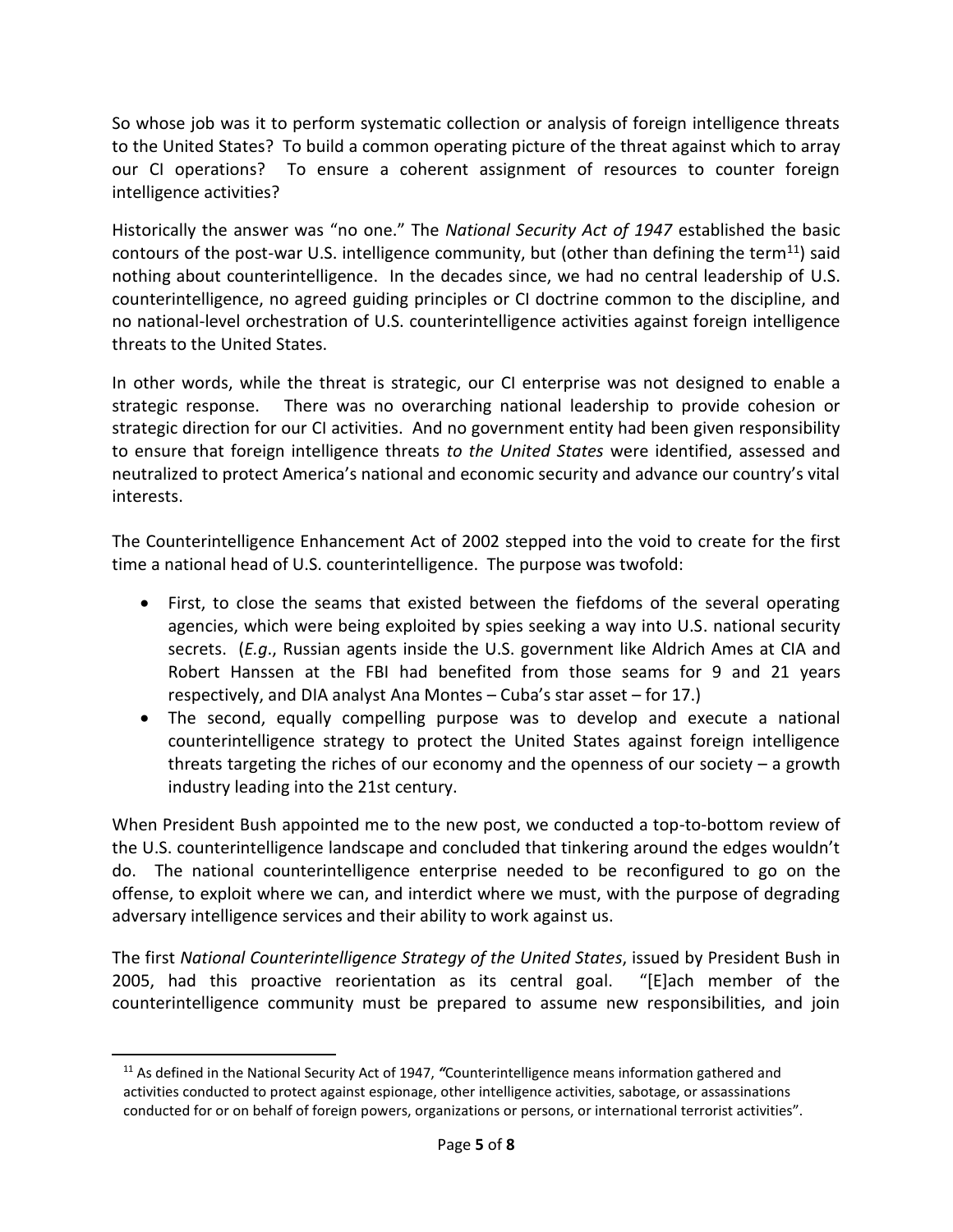together in a unity of effort…"<sup>12</sup> But before the ink was dry, the new office of the Director of National Intelligence (DNI) was established along with a new bureaucracy that steered policy and funding away from our nascent efforts to create a strategic CI capability.<sup>13</sup>

Unfortunately, the backsliding continued under President Obama. A directive (ICD 750) issued by DNI Jim Clapper in 2013 and still in force explicitly devolves authority and responsibility for all CI programs down to the department/agency level. $^{14}$  The national head of counterintelligence was rebranded director of a security and CI center, his duties further dissipated by the fixation on leaks and insider threats driven by the grievous harm done by Snowden, Manning, *et al*. Gone was any dedicated strategic CI program, while elite pockets of proactive capabilities died of neglect. Read between the lines of existing CI guidance and you will not find a whiff of a national-level effort left, other than caretaker duties such as taking inventory and writing reports.

Here's the problem. In creating a new head of U.S. counterintelligence, Congress sought to bring strategic coherence to our efforts to identify and neutralize the growing panoply of foreign intelligence threats: espionage, technology theft, deception and denial, and influence operations. But the means of execution – *a strategic counterintelligence program* -- was never put in place.

Sixteen years after the creation of the national CI office, we're back to square one.

U.S. counterintelligence is finely tuned to work individual cases, but it is not postured globally to detect, deter or disrupt the intelligence activities of China or any other foreign power, or to execute strategic counterintelligence operations. Under the current business model, there is no national level system that enables the integration and coordination of the diverse activities of U.S. counterintelligence to achieve common strategic objectives. There is no standard approach to targeting among the counterintelligence elements of the FBI, CIA and DOD; interagency information sharing is poor, and infrastructure support even worse. Even the modest national mechanisms developed to deconflict offensive CI activities stop at the water's edge, a legacy of the old divide between foreign and domestic operational realms.

In order to "go on offense," the U.S. government would need a means for identifying and neutralizing foreign intelligence activities directed against U.S. interests as an integral national security tool – something we do not have today. We know surprisingly little about adversary intelligence services relative to the harm they can do. And no single entity has a complete picture to provide warning of possible foreign intelligence successes, to support operations, or to formulate policy options for the president and his national security leaders.

 $\overline{a}$ 

<sup>12</sup> <https://www.dni.gov/files/NCSC/documents/archives/FinalCIStrategyforWebMarch21.pdf>

<sup>13</sup> Project on National Security Reform<http://www.pnsr.org/wp-content/uploads/2007/12/michelle.pdf>

<sup>14</sup> <https://www.dni.gov/files/documents/ICD/ICD750.pdf>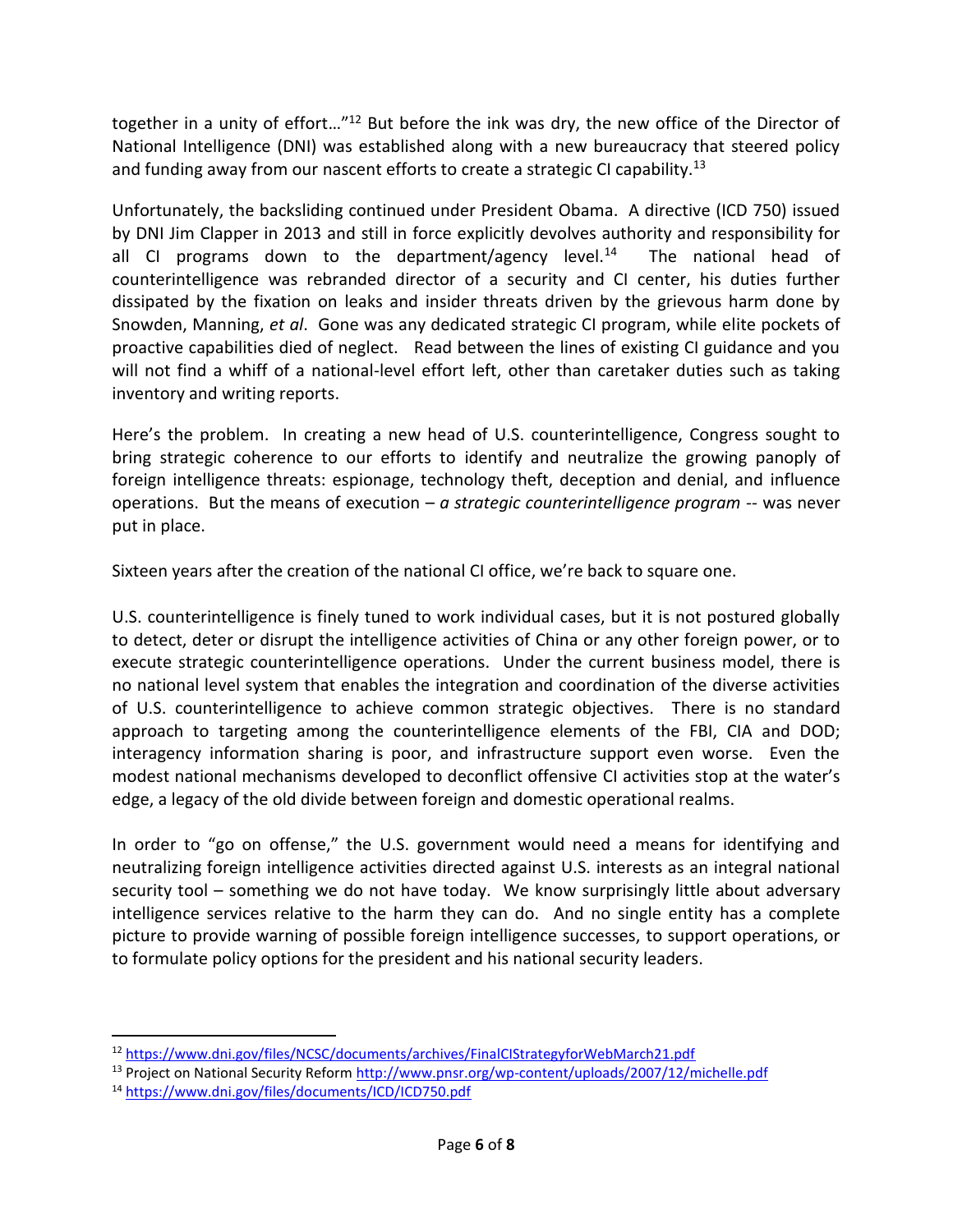Going on offense also means not waiting until the threat is here, in our own backyard. We need to ask, how are adversary services trained, tasked, and funded? Where do they operate, against what targets, with what support? What is their leadership structure, their personnel rosters, their critical nodes of operation, the doctrine by which they deploy? And what are their vulnerabilities? What are the indicators that might give us warning of intelligence operations against us? Are there tripwires we can design to give us an edge? With such analytic insights, U.S. counterintelligence could seize the initiative and begin by working the target abroad, with the purpose of selectively degrading the foreign intelligence service and its ability to work against us.

To do that, the United States needs a strategic CI program – the budgets, billets, and processes -- to enable the integrated planning, orchestration and execution of CI operations to get inside hostile intelligence services, find their vulnerabilities, and neutralize them as national policy may dictate.

As the Congress considers how to close the floodgates of pilfered technology – or how to respond to Russian influence operations against our democratic institutions -- it would be instructive to take a fresh look at the Counterintelligence Enhancement Act, the performance of the national CI office, and the long-overdue modernization of our nation's CI enterprise. Successive administrations have let this vital mission slide, and we are paying the price in terms of America's vulnerability to technology theft and a long list of foreign adversaries and competitors who know an opportunity when they see it.

In my view, the choice is simple. We can handle these threats piecemeal, or we can pull together a strategic program -- one team, one plan, one goal -- to reduce the overall danger. We can chase individual spies or technology thieves case by case, or we can target the services that send them here. In short, we can go on offense … but national leadership must be willing to direct and empower America's counterintelligence enterprise to carry out that vital mission.

<sup>&</sup>lt;sup>i</sup> All statements of fact, opinion, or analysis expressed are those of the author and do not reflect the official *positions or views of the U.S. Government, ODNI, or intelligence community.*